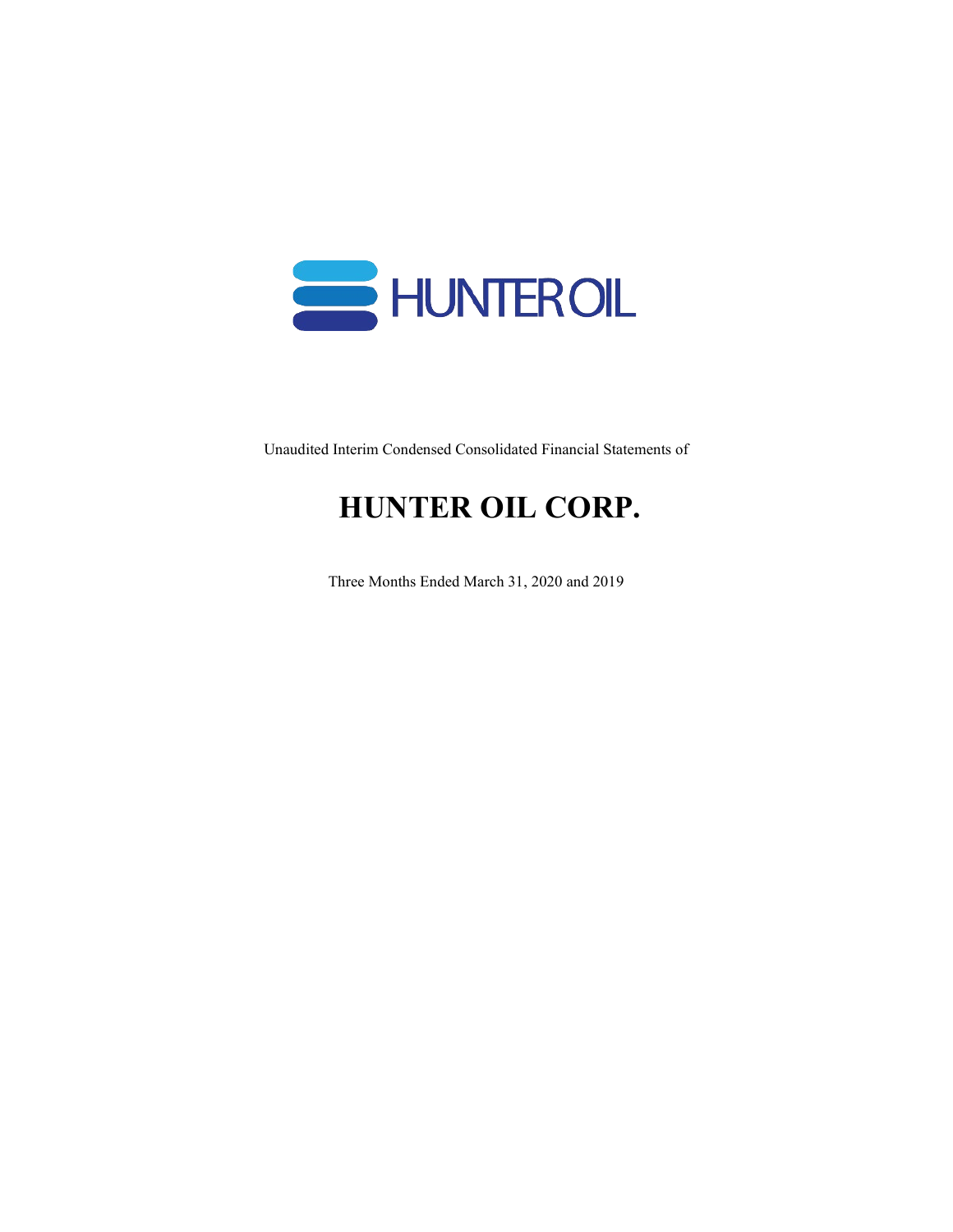### NOTICE OF NO AUDITOR REVIEW OF INTERIM FINANCIAL STATEMENTS

Under National Instrument 51-102, Part 4, subsection 4.3 (3) (a), if an auditor has not performed a review of the interim financial statements, they must be accompanied by a notice indicating that the financial statements have not been reviewed by an auditor.

The accompanying unaudited interim consolidated condensed financial statements of the Company have been prepared by management and approved by the Board of Directors of the Company.

The Company's independent auditor has not performed a review of these unaudited interim condensed consolidated financial statements in accordance with standards established by the Chartered Professional Accountants of Canada for a review of interim financial statements by an entity's auditor.

June 1, 2020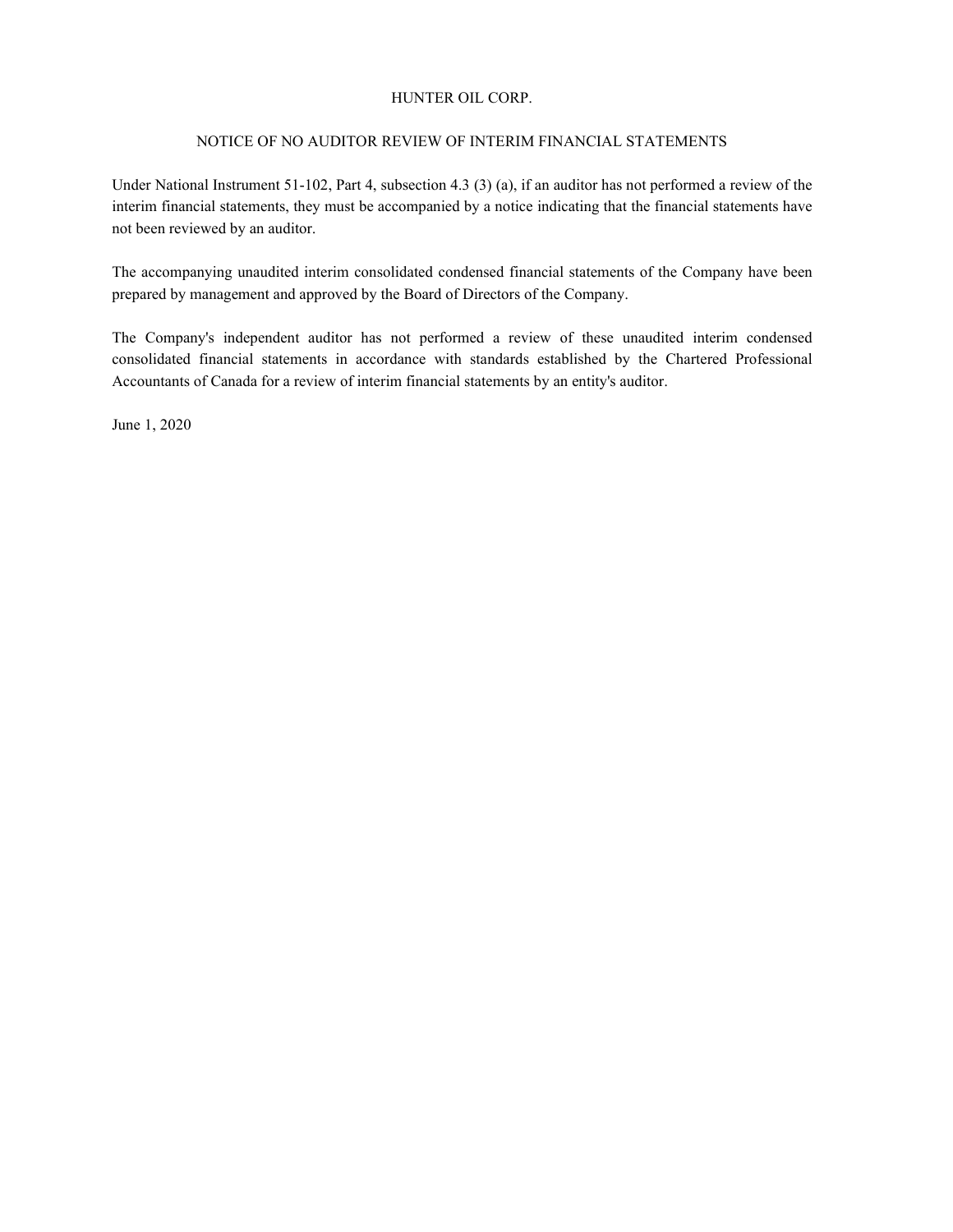Condensed Consolidated Balance Sheets (Unaudited)

|                                                   | <b>Notes</b>   | March 31,<br>2020 |               | December 31,<br>2019 |
|---------------------------------------------------|----------------|-------------------|---------------|----------------------|
| <b>Assets</b>                                     |                |                   |               |                      |
| Current assets                                    |                |                   |               |                      |
| Cash                                              |                | \$<br>899,087     | \$            | 1,111,717            |
| Sales tax receivable                              | 5              | 5,351             |               | 4,407                |
| Prepaid expenses and other deposits               |                | 14,966            |               | 3,648                |
| Total current assets                              |                | 919,404           |               | 1,119,772            |
| Non-current assets                                |                |                   |               |                      |
| Other long-term assets                            | 6              | 130,000           |               | 130,000              |
| Restricted cash                                   | $\overline{4}$ | 24,557            |               | 25,147               |
| Total non-current assets                          |                | 154,557           |               | 155,147              |
| <b>Total Assets</b>                               |                | \$<br>1,073,961   | \$            | 1,274,919            |
| <b>Liabilities and Shareholders' Equity</b>       |                |                   |               |                      |
| <b>Current liabilities</b>                        |                |                   |               |                      |
| Accounts payable                                  |                | \$<br>85,983      | $\mathcal{S}$ | 69,178               |
| Accrued liabilities                               | 7              | 47,801            |               | 49,495               |
| Total current liabilities                         |                | 133,784           |               | 118,673              |
| <b>Total liabilities</b>                          |                | 133,784           |               | 118,673              |
| <b>Shareholders' Equity</b>                       |                |                   |               |                      |
| Share capital                                     |                | 111,816,074       |               | 111,816,074          |
| Contributed Surplus                               |                | 9,506,990         |               | 9,506,990            |
| Accumulated deficit                               |                | (120, 382, 887)   |               | (120, 166, 818)      |
| Total shareholders' equity                        |                | 940,177           |               | 1,156,246            |
|                                                   |                |                   |               |                      |
| <b>Total Liabilities and Shareholders' Equity</b> |                | \$<br>1,073,961   | \$            | 1,274,919            |

Going Concern (See Note 2)

Approved by the Board of Directors:

/s/ *Srinivas Polishetty /s/ Andrew Hromyk* Srinivas Polishetty<br>
Director Birector<br>
Director<br>
Director Director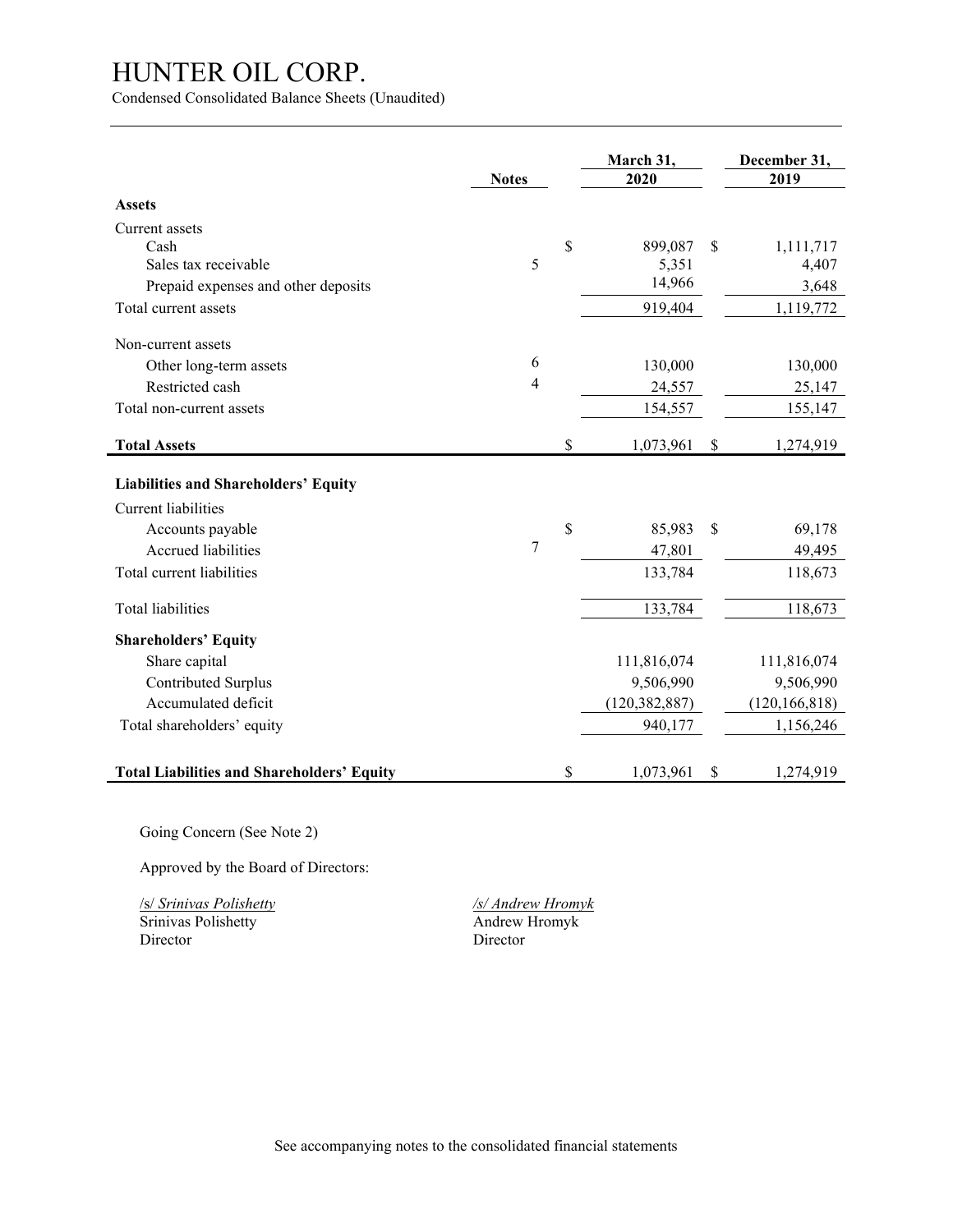Condensed Consolidated Statements of Comprehensive Loss (Unaudited)

|                                                                                                                                 |              |    | <b>Three Months Ended</b>  | March 31,     |                            |
|---------------------------------------------------------------------------------------------------------------------------------|--------------|----|----------------------------|---------------|----------------------------|
|                                                                                                                                 | <b>Notes</b> |    | 2020                       |               | 2019                       |
| Expenses<br>General and administrative<br>Management fees and consulting<br>Foreign currency loss                               | 12           | \$ | 33,492<br>98,174<br>84,403 | <sup>\$</sup> | 125,368<br>101,745         |
| Total expenses                                                                                                                  |              |    | 216,069                    |               | 227,113                    |
| Net loss from continuing operations                                                                                             |              |    | (216,069)                  |               | (227, 113)                 |
| Discontinued operations                                                                                                         | 11           |    |                            |               | (39, 427)                  |
| Net loss and comprehensive loss for the period                                                                                  |              | \$ | (216,069)                  | S             | (266, 540)                 |
| Loss per share continuing operations – basic and diluted<br>Loss per share discontinued operations - basic and diluted<br>Total |              | S  | (0.02)<br>(0.00)<br>(0.02) | \$            | (0.02)<br>(0.00)<br>(0.02) |
| Weighted average number of shares outstanding                                                                                   |              |    | 13,260,871                 |               | 13,260,871                 |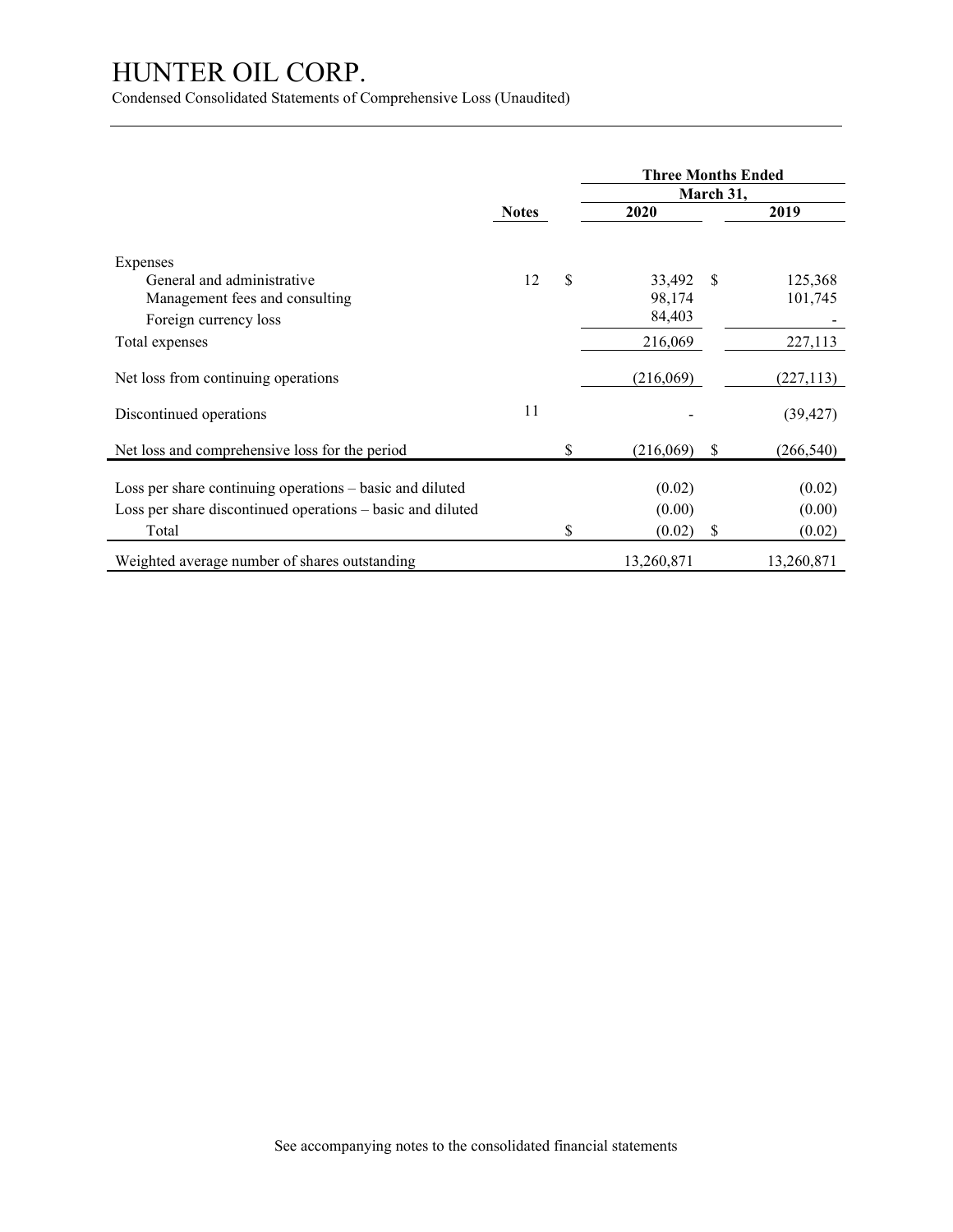Condensed Consolidated Statements of Shareholders' Equity (Unaudited)

|                                                          | <b>Number of Common Shares</b><br>March 31, |            | March 31,       |                            |  |
|----------------------------------------------------------|---------------------------------------------|------------|-----------------|----------------------------|--|
|                                                          | 2020<br>2019                                |            | 2020            | 2019                       |  |
| <b>Total Shareholder's Equity,</b><br>beginning balances |                                             |            | \$1,156,246     | 1,770,083<br><sup>\$</sup> |  |
| <b>Equity Instruments</b><br>(Common Shares)             |                                             |            |                 |                            |  |
| Balance, January 1 & March 31                            | 13,260,871                                  | 13,260,871 | 111,816,074     | 111,816,074                |  |
| <b>Contributed Surplus</b>                               |                                             |            |                 |                            |  |
| Balance, January 1 & March 31                            |                                             |            | 9,506,990       | 9,506,990                  |  |
| <b>Accumulated Deficit</b>                               |                                             |            |                 |                            |  |
| Balance, January 1                                       |                                             |            | (120, 166, 818) | (119, 552, 981)            |  |
| Net loss                                                 |                                             |            | (216,069)       | (266, 540)                 |  |
| Balance, March 31                                        |                                             |            | (120, 382, 887) | (119,819,521)              |  |
| <b>Total Shareholders' Equity, ending</b>                |                                             |            | \$<br>940,177   | \$1,503,543                |  |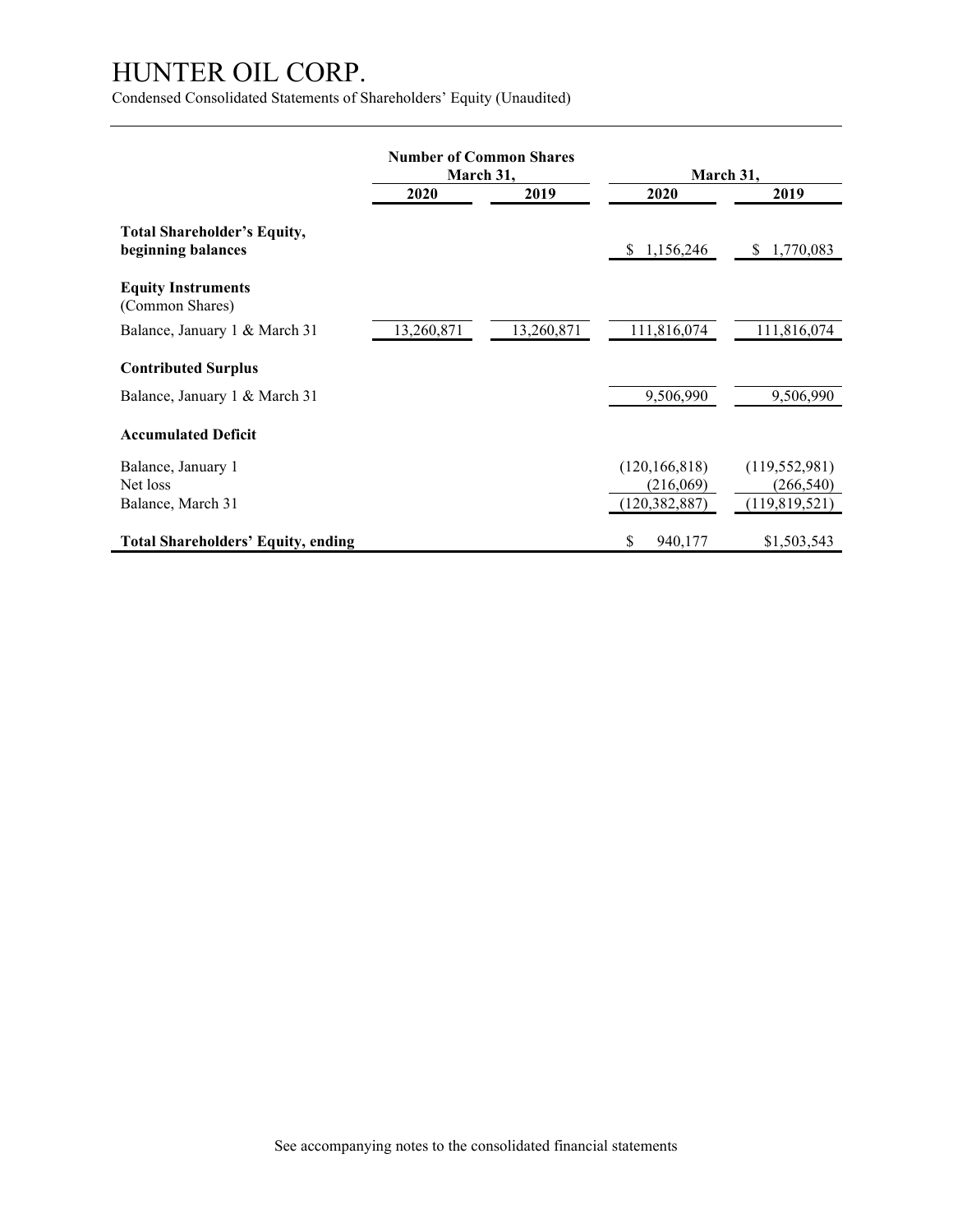Condensed Consolidated Statements of Cash Flows (Unaudited)

|                                                                                     | <b>Three Months Ended</b> |               |            |
|-------------------------------------------------------------------------------------|---------------------------|---------------|------------|
|                                                                                     |                           | March 31,     |            |
|                                                                                     | 2020                      |               | 2019       |
| Cash provided by (used in):                                                         |                           |               |            |
| Operating activities                                                                |                           |               |            |
| Net loss for the period from continuing operations<br>Add (deduct) non-cash items:  | \$<br>(216,069)           | <sup>\$</sup> | (227, 113) |
| Changes in working capital (Note 15)                                                | 3,439                     |               | 116,045    |
| Cash provided (used) in operations $-$ continuing operations                        | (212, 630)                |               | (111,068)  |
| Cash (used) in operations - discontinued operations                                 |                           |               | (39, 427)  |
| Investing activities<br>Cash (used) by investing activities – continuing operations |                           |               |            |
| Cash (used) by investing activities – discontinued operations                       |                           |               |            |
| Financing activities                                                                |                           |               |            |
| Cash (used) by financing activities – continuing operations                         |                           |               |            |
| Cash (used) by financing activities - discontinued operations                       |                           |               |            |
|                                                                                     |                           |               |            |
| Change in cash and cash equivalents                                                 | (212, 630)                |               | (150, 495) |
| Cash and cash equivalents, beginning                                                | 1,111,717                 |               | 1,717,156  |
| Cash and cash equivalents, ending                                                   | \$<br>899,087             | S             | 1,566,661  |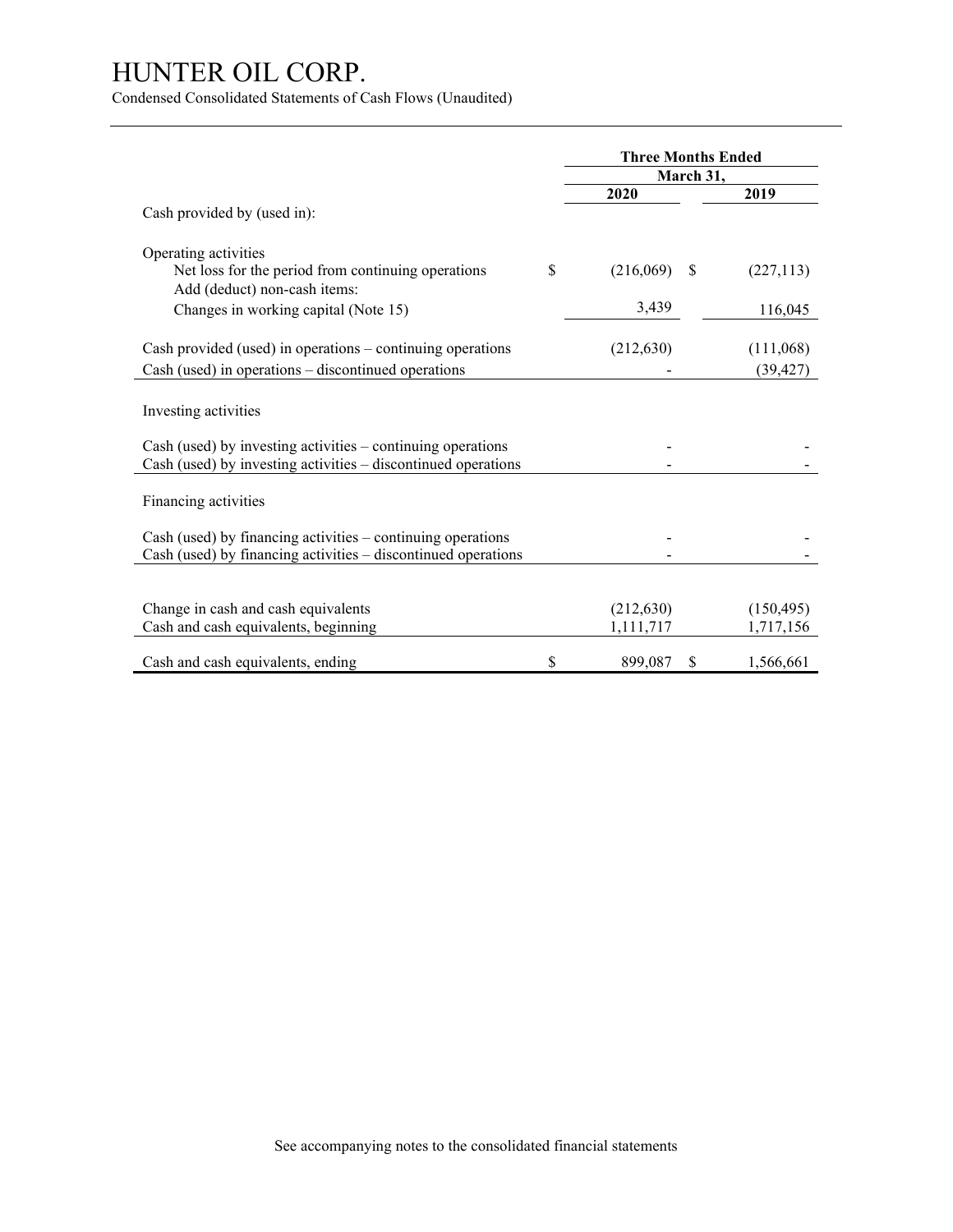Three Months Ended March 31, 2020 and 2019

### **1. Reporting Entity and Description of Business**

Hunter Oil Corp. (the "Company") is incorporated in British Columbia, Canada and is engaged in the business of acquiring and developing crude oil and natural gas properties. On August 31, 2018, the Company disposed all of its operations in oil and gas production (Note 11). The Company is currently evaluating potential interests in oil and gas properties and other business opportunities in the oil and gas industry.

Common shares of the Company are listed on the TSX Venture Exchange ("TSX-V") under the symbol "HOC" and quoted on the OTC Markets Group ("OTCQB") under the symbol "HOILF". The Company's head office and registered and records office is located at Suite 940, 1040 West Georgia Street, Vancouver, British Columbia, V6E 4H1 Canada.

### **2. Liquidity and Continuance of Operations**

These unaudited interim consolidated financial statements are prepared on the basis that the Company will continue to operate as a going concern, which assumes that the Company will be able to realize its assets and discharge its liabilities in the normal course of business for the twelve-month period following the date of these consolidated financial statements. The Company has working capital of \$785,620 as at March 31, 2020.

Although the Company has no current operations nor operating remaining assets, other than cash, the board of directors is actively seeking a transaction(s) whereby it will continue as a going concern. The proposed business of the Company involves a high degree of risk and there is no assurance that the Company will identify an appropriate business for acquisition or investment, and even if so identified, it may not be able to finance such an acquisition or investment within the requisite period. Additional funds will be required to enable the Company to pursue such an initiative and the Company may be unable to obtain such financing on terms which are satisfactory to it. Furthermore, there is no assurance that the business will be profitable. These factors indicate the existence of a material uncertainty that may cast doubt about the Company's ability to continue as a going concern. These consolidated financial statements do not reflect the adjustments to the carrying values of assets and liabilities and the reported expenses and balance sheet classifications that would be necessary were the going concern assumption deemed to be inappropriate. These adjustments could be material.

### **3. Basis of Presentation and Summary of Significant Accounting Policies**

a) **Statement of Compliance -** These unaudited interim condensed consolidated financial statements have been prepared in accordance with International Financial Reporting Standards ("IFRS") as issued by the International Accounting Standards Board ("IASB") applicable to the preparation of interim condensed financial statements, including International Accounting Standard 34, "Interim Financial Reporting." The Company has consistently applied the same accounting policies as those set out in the audited consolidated financial statements for the year ended December 31, 2019, which are available on the Company's website at [www.hunteroil.com.](http://www.hunteroil.com/) Certain disclosures included in the notes to the annual consolidated financial statements have been condensed in the following note disclosures or have been disclosed on an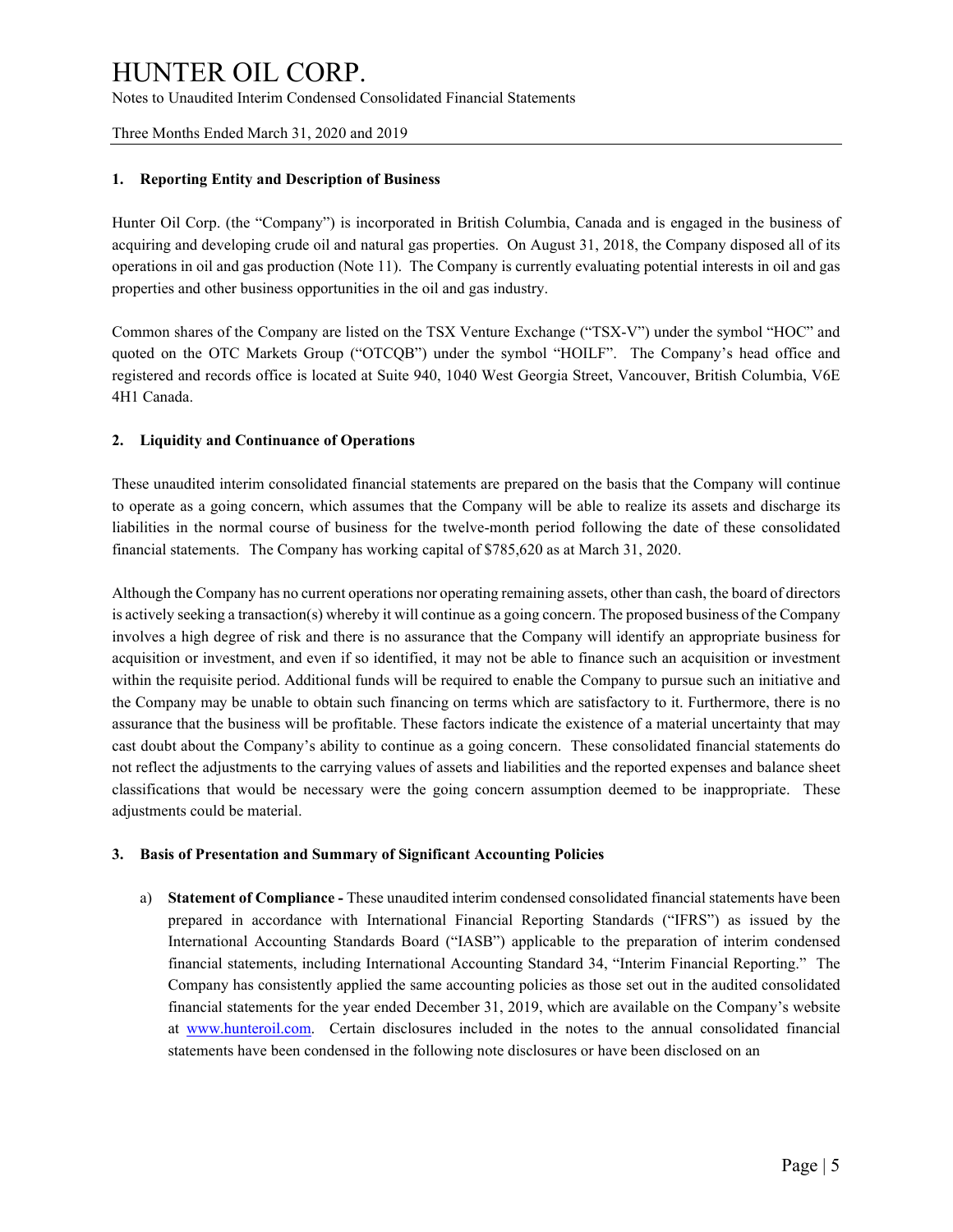Three Months Ended March 31, 2020 and 2019

#### **3. Basis of Presentation and Summary of Significant Accounting Policies (Cont'd)**

#### a) **Statement of Compliance (cont'd)**

annual basis only. Accordingly, these unaudited interim condensed consolidated financial statements should be read in conjunction with the audited consolidated financial statements for the year ended December 31, 2019, which have been prepared in accordance with IFRS as issued by the IASB. The accounting policies applied in these unaudited interim consolidated financial statements are based on IFRS issued and outstanding as of June 1, 2020, the date the Company's Board of Directors approved the statements.

The accompanying unaudited interim condensed consolidated financial statements include all adjustments, composed of normal recurring adjustments, considered necessary by management to fairly state the Company's results of operations, financial position and cash flows. The operating results for interim periods are not necessarily indicative of results that may be expected for any other interim period or for the full year. Accordingly, actual results may differ from these estimates.

### b) **Basis of Presentation**

- i. **Functional Currency** These unaudited interim condensed consolidated financial statements are presented in United States dollars, unless otherwise indicated. All references to \$ are to United States dollars and references to C\$ are to Canadian dollars.
- ii. **Basis of Measurement and Estimation Uncertainty** The unaudited interim condensed consolidated financial statements are prepared on a historical cost basis except as detailed in the Company's accounting policies disclosed in this note. The timely preparation of the unaudited interim condensed consolidated financial statements requires management to make estimates and assumptions that affect the application of accounting policies and the reported amounts of assets and liabilities and the disclosure of contingencies at the date of the unaudited interim condensed consolidated financial statements, and the amount of revenues and expenses. Accordingly, actual results may differ from these estimates.
- iii. **Principles of Consolidation and Presentation** The unaudited interim condensed consolidated financial statements of the Company include the financial information of Hunter Oil Corp. (the "Parent Company") and its wholly-owned subsidiaries.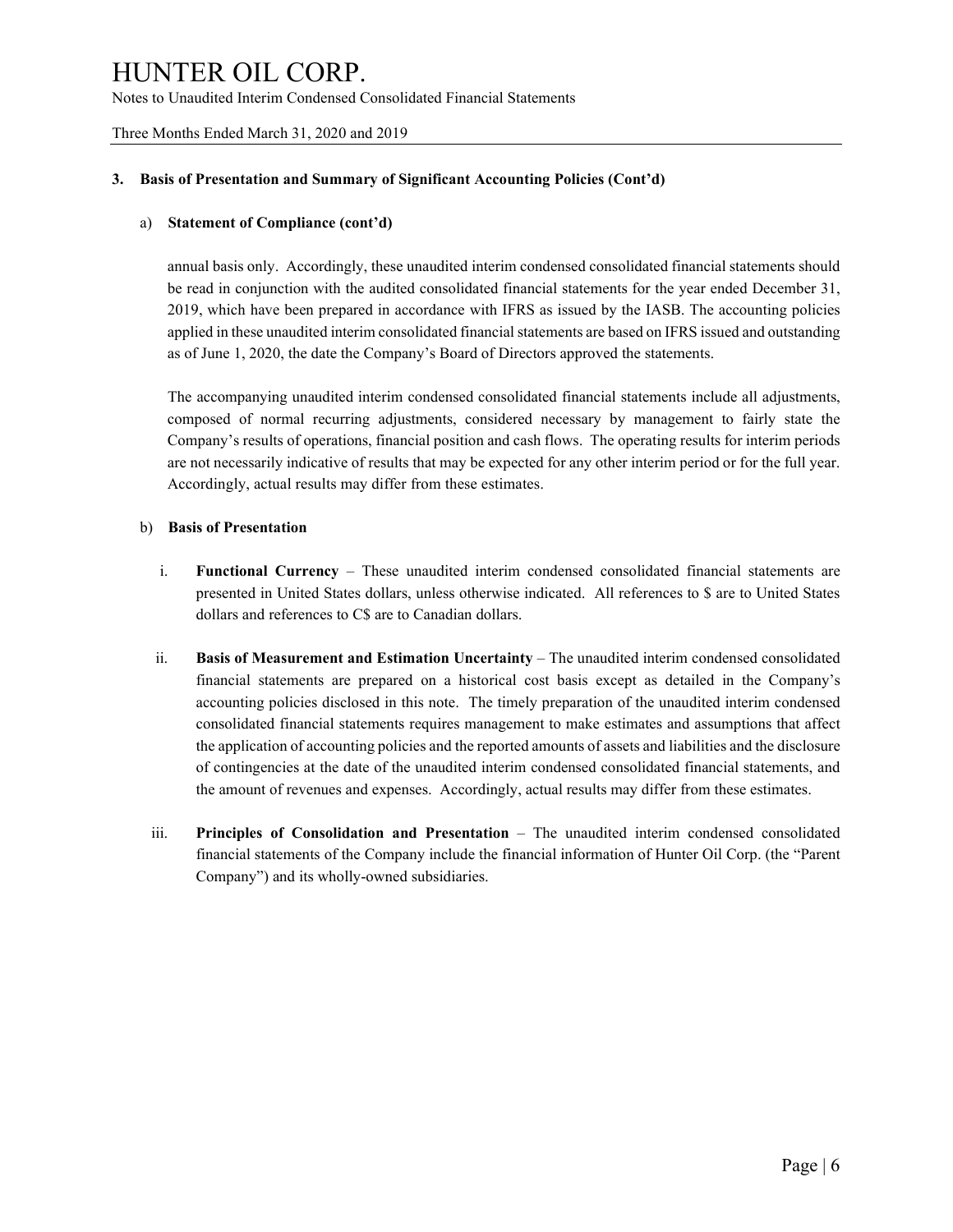Three Months Ended March 31, 2020 and 2019

### **3. Basis of Presentation and Summary of Significant Accounting Policies (Cont'd)**

### c) **Basis of Presentation (Cont'd)**

The following table lists the Company's principal operating subsidiaries, their jurisdiction of incorporation and its percentage ownership of their voting securities as of the date of this report:

| <b>Subsidiary Name</b>              | <b>Jurisdiction</b> | <b>Ownership 2020</b> | <b>Ownership 2019</b> |
|-------------------------------------|---------------------|-----------------------|-----------------------|
| Hunter Oil Management Corp.         | Florida, USA        | $100\%$               | $100\%$               |
| Hunter Ventures Corp. (2)           | Delaware, USA       | $0\%$                 | $100\%$               |
| Hunter Oil Resources Corp.          | Delaware, USA       | $100\%$               | $100\%$               |
| Hunter Oil Production Corp.         | Florida, USA        | $100\%$               | $100\%$               |
| Milnesand Minerals Inc. $(1)$ $(2)$ | Delaware, USA       | $0\%$                 | $100\%$               |
| Chaveroo Minerals Inc. (1) (2)      | Delaware, USA       | $0\%$                 | $100\%$               |
| Hunter Ranch Corp. (2)              | Delaware, USA       | $0\%$                 | $100\%$               |

(1) Results of discontinued operations. Assets and liabilities of each subsidiary sold as part of discontinued operations (See Note 11).

(2) Entities formally dissolved during the year ended December 31, 2019.

### d) **New accounting standards not yet effective**

Certain pronouncements have been issued by the IASB that are mandatory for accounting periods after March 31, 2020. There are currently no such pronouncements that are expected to have a significant impact on the Company's unaudited condensed consolidated interim financial statements upon adoption.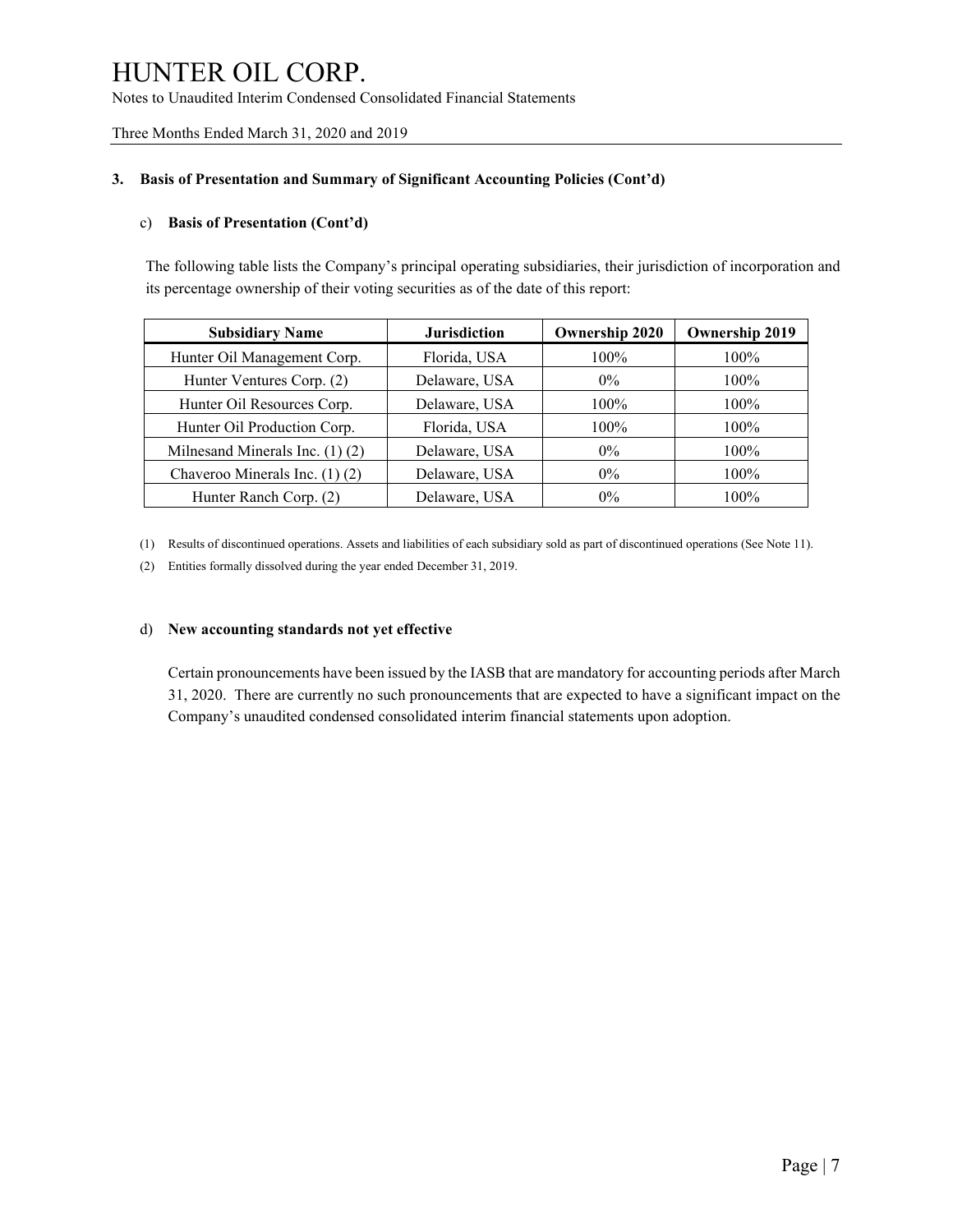Three Months Ended March 31, 2020 and 2019

### **4. Restricted Cash**

Restricted cash is comprised of cash escrowed amounts and certificates of deposit at banks which are pledged either to secure a well site reclamation project in Canada (Note 7).

The following table summarizes restricted cash balances:

|                                                              | March 31,<br>2020 |        | December 31,<br>2019 |        |
|--------------------------------------------------------------|-------------------|--------|----------------------|--------|
|                                                              |                   |        |                      |        |
|                                                              |                   |        |                      |        |
| Bank deposits pledged to secure asset retirement obligations |                   | 24.557 |                      | 25.147 |

### **5. Receivables**

The Company's receivables were comprised primarily of Canadian Goods and Services Tax receivable as at March 31, 2020 and December 31, 2019.

#### **6. Other Long-Term Assets**

The Company's other long-term assets are comprised of several internet domains for which the Company is seeking potential new business ventures. The balance as at March 31, 2020 and December 31, 2019 was \$130,000 which represents the historical cost of acquiring the assets. The assets represent intangible assets with an indefinite life and have not been amortized and management has determined these assets are not impaired as at March 31, 2020.

#### **7. Accrued Liabilities**

The Company has an obligation to complete a well site reclamation for a historical lease arrangement in Alberta, Canada. The Company no longer leases or has any operations on the site. The reclamation is in the late stages of completion and subject to final regulatory approvals. As at March 31, 2020 the Company had \$47,801 (2019 - \$49,495) accrued for potential final reclamation costs and certifications. Upon final regulatory approval, the restricted cash (See Note 4) shall be returned to the Company.

#### **8. Share Capital**

**Authorized Shares –** The Company is authorized to issue an unlimited number of common shares of no par value and up to 25 million preferred shares of no par value.

**Issued and Outstanding –** As at March 31, 2020 and December 31, 2019, the Company had 13,260,871 shares outstanding. There were no shares issued or any other share capital transactions during the three months ended March 31, 2020.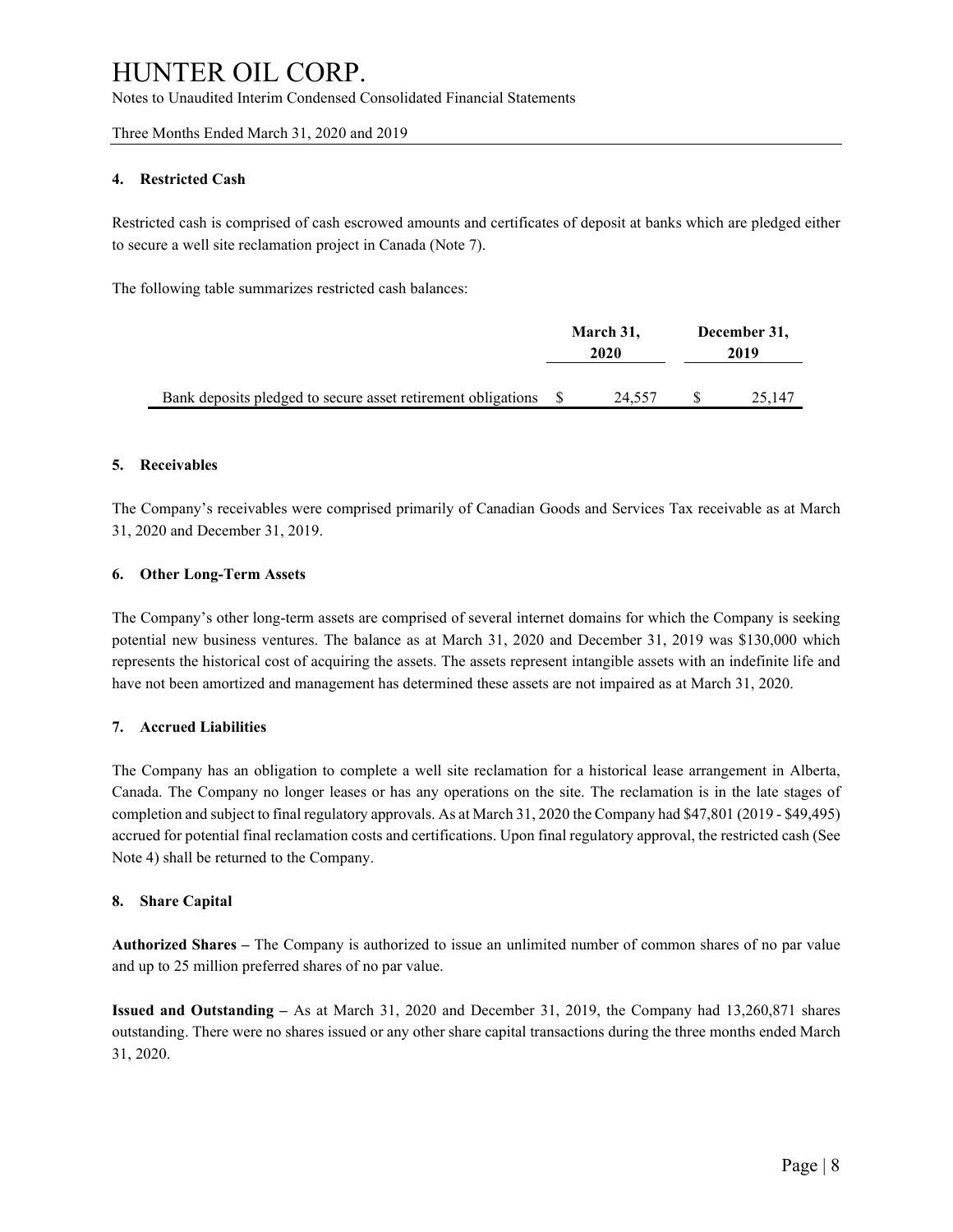#### Three Months Ended March 31, 2020 and 2019

### **9. Stock Options**

The Company has a stock option plan under which up to 10% of the number of outstanding common shares may be reserved for issuance as of any particular stock option grant date.

As of March 31, 2020, the Company had no stock options outstanding.

### **10. Related Party Transactions**

Key management personnel are those persons having authority and responsibility for planning, directing and controlling the activities of the Company. The following table summarizes compensation paid or payable to officers and directors of the Company, including the Board of Directors, the Chief Executive Officer, and the Chief Financial Officer:

|                                    | Three Months Ended March 31, |        |      |         |  |
|------------------------------------|------------------------------|--------|------|---------|--|
|                                    |                              | 2020   | 2019 |         |  |
| Salaries, bonus, benefits and fees |                              | 18,000 |      | 18,000  |  |
| Management fees                    |                              | 80,174 |      | 83.745  |  |
| Total                              |                              | 98.174 |      | 101,745 |  |

There were no amounts due to related parties in accounts payable at March 31, 2020 and December 31, 2019.

During the three months ended March 31, 2020, the Company incurred expenses from transactions with two related parties identified below.

The Company is party to a management services agreement with a company controlled by the Company's Executive Chairman. Pursuant to this management services agreement, the Company incurred \$60,000 in management fees, office rent and office expenses during the three months ended March 31, 2020 and 2019, respectively. The Company currently operates under a monthly agreement for \$20,000 per month.

The Company incurred management consulting fees paid \$20,174 to a company controlled by the CFO during the three months ended March 31, 2020 (2019 - \$23,745).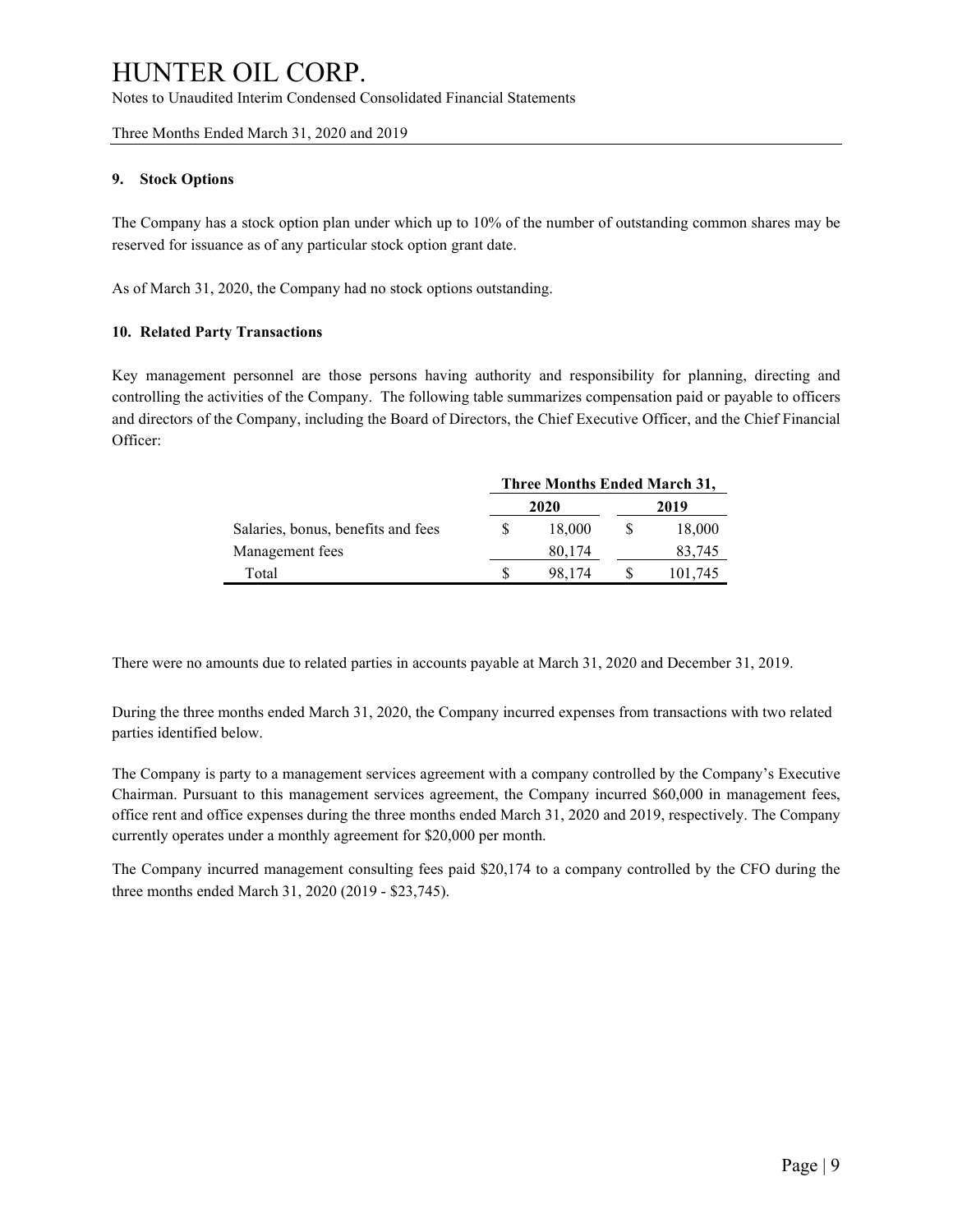Three Months Ended March 31, 2020 and 2019

### **11. Discontinued Operations**

On August 31, 2018, the Company closed a Purchase and Sale Agreement with Pacific Energy Development Corp. (the "Purchaser") in which certain subsidiaries of the Company sold (the "Transaction") substantially all of the Company's oil and gas operations and related assets (the "Assets") located in the Permian Basin, eastern New Mexico, for an aggregate final purchase price of \$21.5 million. The Purchaser also agreed to assume all retirement obligations associated with the Assets. During the three months ended March 31, 2020 there were no expenses related to discontinued operations (2019 - \$39,427).

### **12. General and Administrative Expenses**

The Company's general and administrative costs are as follows:

|                                     | Three Months Ended March 31, |        |      |         |  |
|-------------------------------------|------------------------------|--------|------|---------|--|
|                                     |                              | 2020   | 2019 |         |  |
| Accounting and tax                  | S                            | 9,280  | \$   | 35,000  |  |
| Insurance                           |                              |        |      | 9,178   |  |
| Legal                               |                              |        |      | 49,277  |  |
| Office & General                    |                              | 15,955 |      | 13,420  |  |
| Public company administration costs |                              | 8,257  |      | 9,970   |  |
| Travel and accommodation            |                              |        |      | 8,523   |  |
| Total                               | S                            | 33,492 |      | 125,368 |  |

#### **13. Fair Value Measurements**

Fair value estimates are made at a specific point in time, using available information about the financial instrument. These estimates are subjective in nature and often cannot be determined with precision. The Company classifies fair value measurements using a fair value hierarchy that reflects the significance of the inputs used in making the measurements. The fair value hierarchy has the following levels:

- Level 1 Values are based on unadjusted quoted prices available in active markets for identical assets or liabilities as of the reporting date.
- Level 2 Values are based on inputs, including quoted forward prices for commodities, time value and volatility factors, which can be substantially observed or corroborated in the marketplace. Prices in level 2 are either directly or indirectly observable as of the reporting date.
- Level 3 Values are based on prices or valuation techniques that are not based on observable market data.

The Company has determined that the carrying value of its short-term financial assets and liabilities (cash and cash equivalents, receivables, accounts payable and accrued liabilities) approximates fair value at the consolidated balance sheet dates due to the short-term maturity of these instruments.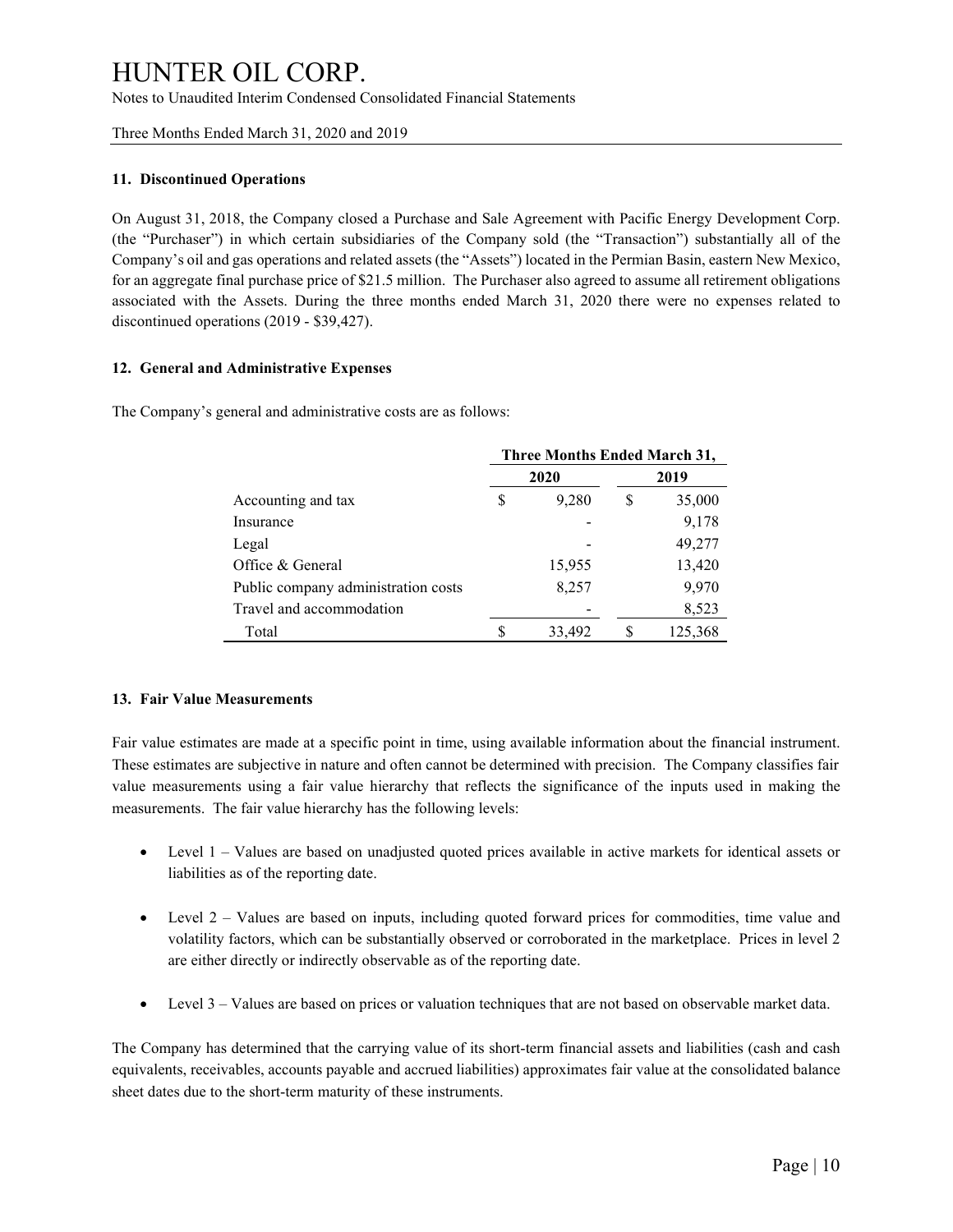#### Three Months Ended March 31, 2020 and 2019

#### **14. Risk Management**

The resource industry is highly competitive and, in addition, exposes the Company to a number of risks. Resource exploration and development involves a high degree of risk, which even a combination of experience, knowledge and careful evaluation may not be able to overcome. It is also highly capital intensive and the ability to complete a development project may be dependent on the Company's ability to raise additional capital. In certain cases, this may be achieved only through joint ventures or other relationships, which would reduce the Company's ownership interest in the project. There is no assurance that development operations will prove successful.

**Business Risk** – The Company is actively seeking to acquire interests in oil and gas properties or pursue other business opportunities in the oil and gas industry. There is no guarantee that the Company will be able to identify suitable oil and gas prospects, or that the Company will be able to negotiate acceptable terms for any prospects that it identifies. The TSX Venture Exchange may transfer the Company to the NEX, a separate board of the Exchange, if the Company fails to meet ongoing minimum listing requirements.

**Risks Associated with Financial Assets and Liabilities** – The Company is exposed to financial risks arising from its financial assets and liabilities. Financial risks include market risks (such as commodity prices, foreign exchange and interest rates), credit risk and liquidity risk. The future cash flows of financial assets or liabilities may fluctuate due to movements in market prices and the exposure to credit and liquidity risks. Disclosures relating to exposure risk are provided in detail as follows:

**Credit Risk -** Credit risk is the risk of an unexpected loss if a customer or counterparty to a financial instrument fails to meet its contractual obligations. The Company's financial instruments exposed to concentrations of credit risk are primarily cash and cash equivalents, including restricted cash, and accounts receivable. The Company has little exposure to credit risk as all of its deposits and related receivable are with major financial institutions or government related receivables.

**Liquidity Risk** - Liquidity risk is the risk that the Company will not be able to meet its financial obligations as they fall due. The Company's approach to managing liquidity risk is to ensure, as far as possible, that it will always have sufficient liquidity to meet liabilities when due. At March 31, 2020, the Company had cash of \$899,087, excluding restricted cash of \$24,557. The Company is dependent on raising funds by borrowings, equity issues, or asset sales to finance its ongoing operations, capital expenditures and acquisitions. The contractual maturity of the majority of accounts payable is within three months or less. The Company has historically financed its expenditures and working capital requirements through the sale of common stock or, on occasion, through the issuance of short-term debt.

**Foreign Exchange Risk -** The Company has exposure to foreign exchange risk in relation to existing commitments or assets denominated in a foreign currency. The Company has chosen not to enter into any foreign exchange contracts since its Canadian dollar working capital balances are not significant to the consolidated entity.

**Commodity Price Risk -** The Company is no longer exposed to commodity price risk following the sale of its discontinued operations. The Company had no derivative contracts in place at March 31, 2020.